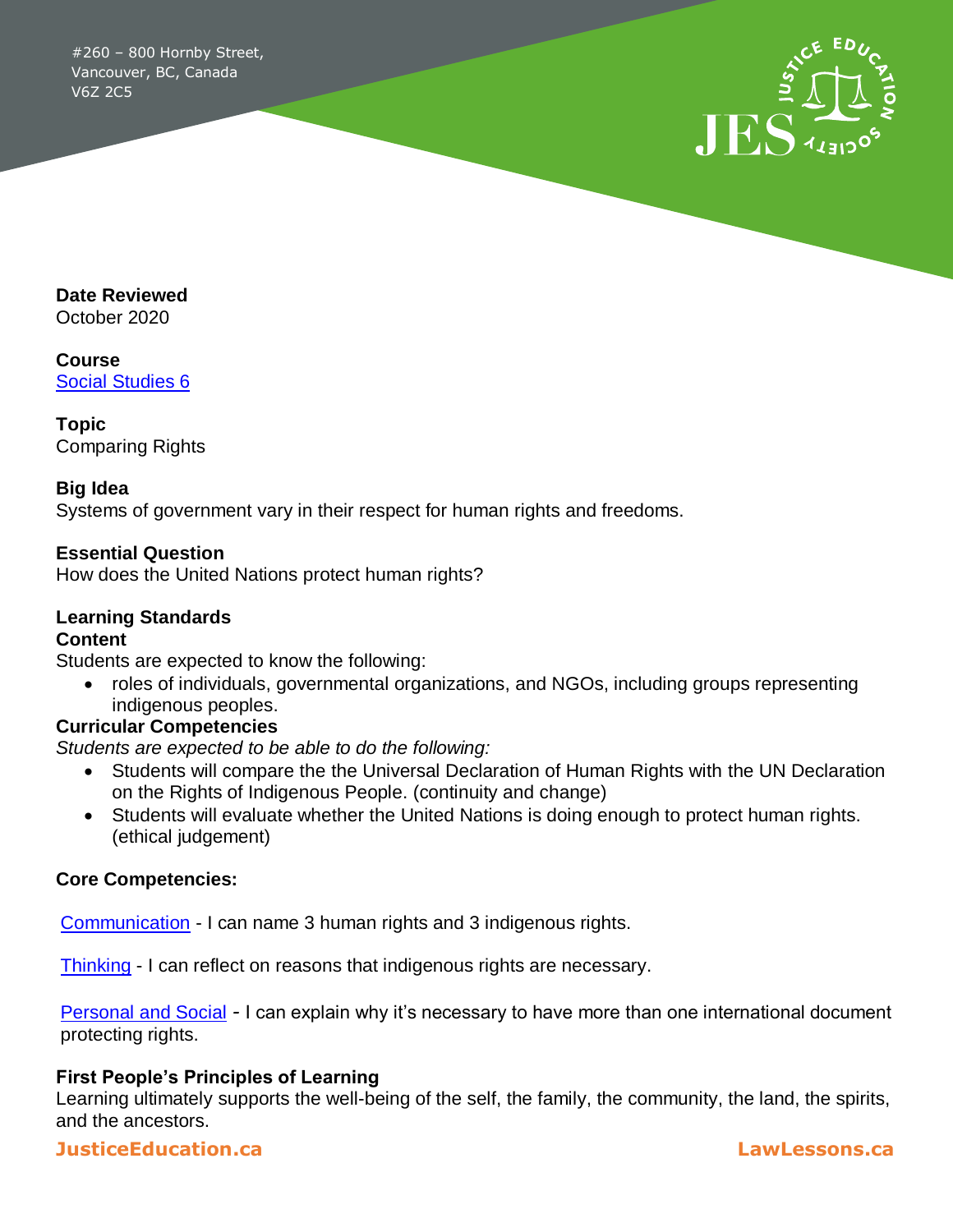# **Introduction**

Discuss: What is a right? What rights do you have? What rights does every human have?

View: 5-minute TED-Ed video [What Are the Universal Human Rights?](https://ed.ted.com/lessons/what-are-the-universal-human-rights-benedetta-berti#watch)

### **Pre-Assessment**

Journal / Learning Log:

- List some rights you have simply because you are human.
- Is enough being done to protect your human rights? Why or why not?
- Is enough being done to protect everyone's human rights? Why or why not?

#### **Interactive Learning Activities**

Part 1: Universal Declaration of Human Rights

- Provide each student with a simplified version of the [Universal Declaration of Human Rights](https://www.facinghistory.org/resource-library/image/udhr-infographic) (UNDHR) and three index cards.
- Use the [Save the Last Word for Me](https://www.facinghistory.org/resource-library/teaching-strategies/save-last-word-me) strategy to have students read and respond to the UNDHR.
- Divide the students into groups of three, labeling one student A, one B, and the other C in each group.
- Students should select three rights that stood out for them and write each right on the front of an index card.
- On the back of their cards, students should write a few sentences explaining why they chose that right. What does it mean to them? What connections can they make to something that happened to them, to a film or book, or to something that happened in history or is happening in current events?
- Student A reads one of their chosen quotations to their group. Then students B and C discuss the quotation. Finally, student A reads the back of their card.
- Continue the process with the B students sharing and then the C students.
- Circulate amongst groups to check for understanding and to keep discussion on track.

Part 2: UN Declaration on the Rights of Indigenous People

- Explain that while the UNDHR applies to all people, some rights are for groups of people. For example, the UN has declared rights of children as well rights of indigenous people. Ask why some groups need specific protection of their rights. Students should think of examples of when groups of people such as children, women, and indigenous people have been discriminated against or have faced an imbalance of power.
- Divide students into groups of 2 or 3 and give each group one UNDRIP Article Card and one Example Card.
- Write the following group discussion questions on board:
	- o What is our example about?
	- $\circ$  What is the issue?
	- $\circ$  Why is it important?
	- o How does it relate to our UNDRIP article?

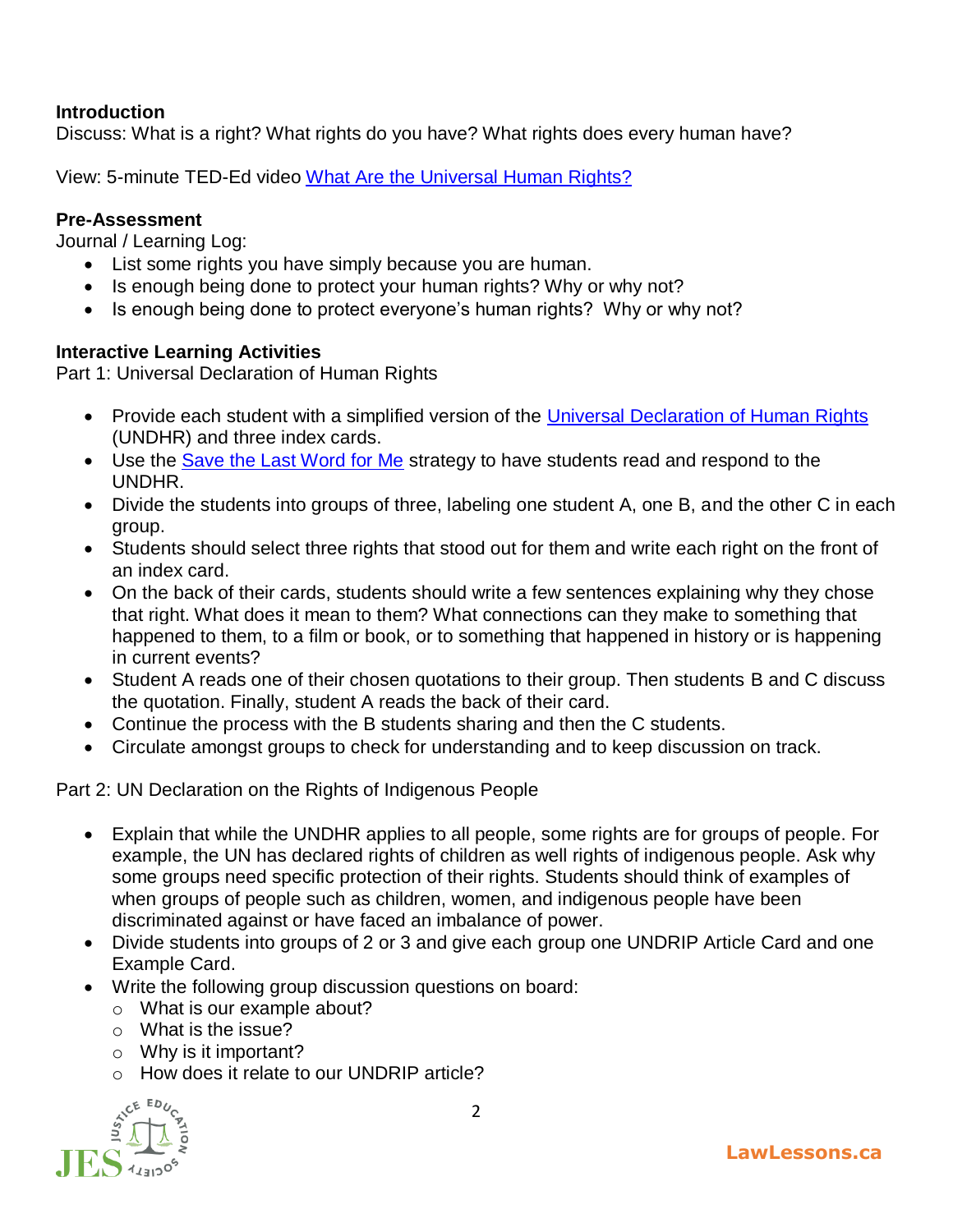- $\circ$  Is it a positive example of this right? How does this example support our article?
- $\circ$  Is it an example of an injustice? In what ways does this example fall short of what is outlined in our UNDRIP article?
- Circulate to assess understanding and keep discussions on topic.
- Once each group has had time to discuss, they should take turns presenting their article and example to the whole class. Provide chart paper and tape at the front of the class so groups can post their articles and examples. During group presentations ask probing questions and encourage questions from the rest of the class.
- Note that British Columbia was the first province to pass legislation to implement the UN Declaration on the Rights of Indigenous People in November 2019. As of December 2020, Ontario, Quebec, Alberta, Saskatchewan, Manitoba and New Brunswick were still wanting to delay Canada's implementation of UNDRIP.

Part 3: Comparing Rights

- Write on the board the following 10 categories of rights:
	- o culture
	- o identity
	- o religion
	- o language
	- o health
	- o education
	- o community
	- o freedom
	- o safety
	- o movement
	- o economic
	- o political
- Put students into groups of two. Distribute articles from UNDHR and UNDRIP so that each pair has at least one article. Pairs should read their article(s) aloud and come to consensus about which category best fits and then tape each article beside the relevant category on the board. Review students' categorization of articles and suggest revisions.
- Have students create a [Venn Diagram](https://www.pdffiller.com/jsfiller-desk13/?projectId=366437963&expId=5990&expBranch=1#9643789e6e200bdecbe64eee1e74c651) to show which categories of rights are addressed by UNDHR and which by UNDRIP and which by both

# **Post-Assessment**

#### [Place Mat Activity](http://www.learnalberta.ca/content/sssm/html/placematactivity_sm.html#:~:text=The%20Placemat%20Activity%20strategy%20provides,researched%20information%20or%20analyze%20documents.)

- Put students in groups of 4 or 5 to address the following question: "Does the United Nations do enough to protect human rights?"
- Each student should write their opinion in their section of the placemat.
- Then groups should engage in discussion to come to consensus on the question which should be written in the center of the placemat.

# **Extension Activities**

- Show example of [infographic](https://www.liberties.eu/en/infographics/universal-declaration-of-human-rights/2) for Universal Declaration of Human Rights
- Have students work in groups to create an infographic for a School Declaration of Rights. Students should consider what rights everyone at the school should have, then rank these rights and create an infographic for the top ten.<br>  $A^{\text{CEED}_{U_{C}}}_{\text{KL}}$

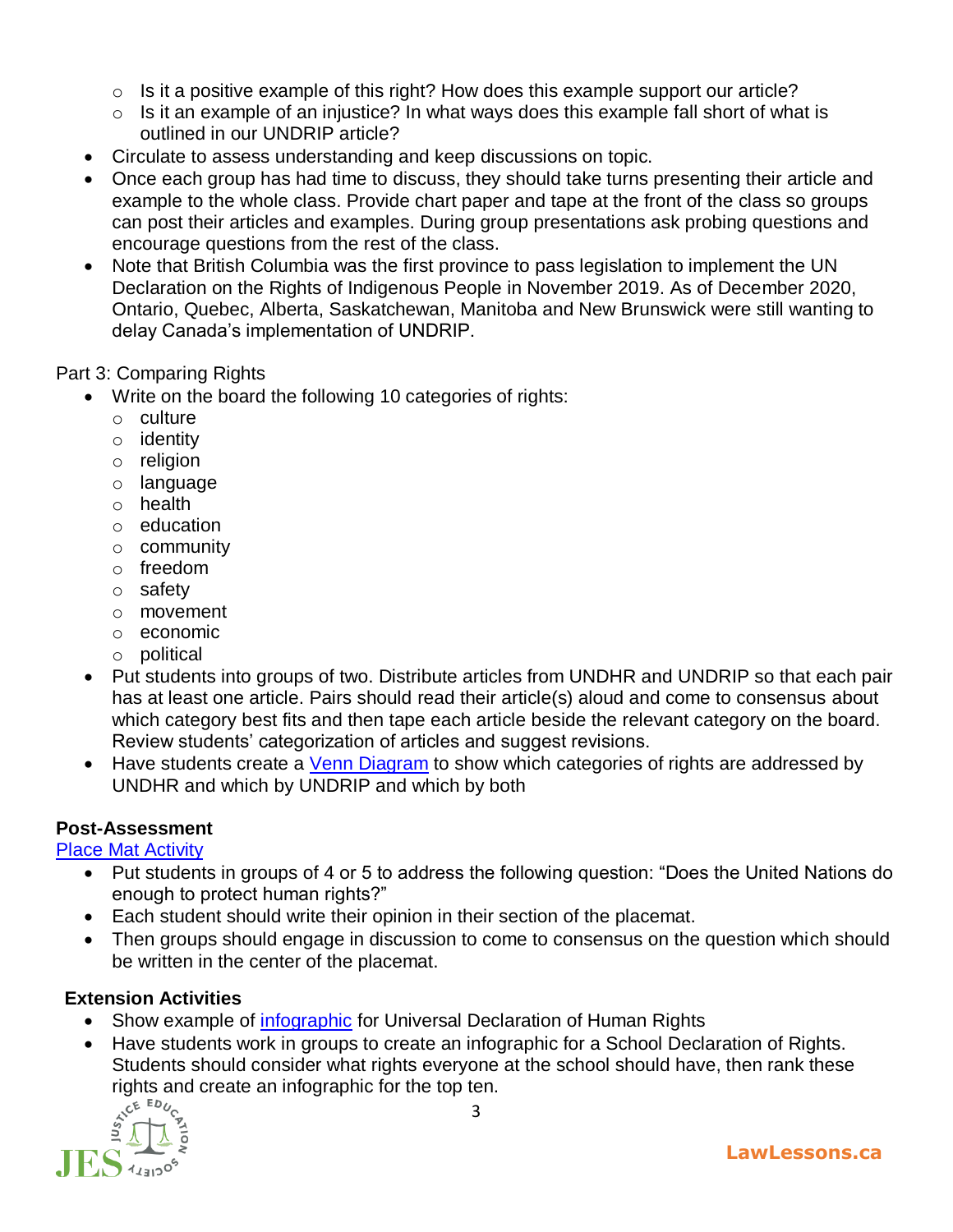• You may want to provide an *infographic template*.

# **Additional References**

"A Brief History of the Declaration of Human Rights." 2020. *United for Human Rights*. [https://www.humanrights.com/course/lesson/background-of-human-rights/a-brief-history-of-human](https://www.humanrights.com/course/lesson/background-of-human-rights/a-brief-history-of-human-rights.html)[rights.html](https://www.humanrights.com/course/lesson/background-of-human-rights/a-brief-history-of-human-rights.html)

"Background Information: Universal Declaration of Human Rights." [n.d.] [https://www.edu.gov.mb.ca/k12/cur/socstud/foundation\\_gr9/blms/9-1-2e.pdf](https://www.edu.gov.mb.ca/k12/cur/socstud/foundation_gr9/blms/9-1-2e.pdf;)

British Columbia. [n.d.] " B.C. Declaration on the Rights of Indigenous Peoples Act." [https://www2.gov.bc.ca/gov/content/governments/indigenous-people/new-relationship/united-nations](https://www2.gov.bc.ca/gov/content/governments/indigenous-people/new-relationship/united-nations-declaration-on-the-rights-of-indigenous-peoples)[declaration-on-the-rights-of-indigenous-peoples](https://www2.gov.bc.ca/gov/content/governments/indigenous-people/new-relationship/united-nations-declaration-on-the-rights-of-indigenous-peoples)

British Columbia. [n.d.] "FAQ: B.C. Declaration on the Rights of Indigenous Peoples Act," [https://www2.gov.bc.ca/gov/content/governments/indigenous-people/new-relationship/frequently](https://www2.gov.bc.ca/gov/content/governments/indigenous-people/new-relationship/frequently-asked-questions-the-united-nations-declaration-on-the-rights-of-indigenous-peoples)[asked-questions-the-united-nations-declaration-on-the-rights-of-indigenous-peoples](https://www2.gov.bc.ca/gov/content/governments/indigenous-people/new-relationship/frequently-asked-questions-the-united-nations-declaration-on-the-rights-of-indigenous-peoples)

British Columbia. [n.d.] "It's about a better future. Indigenous Human Rights Set in B.C. Law." <https://declaration.gov.bc.ca/>

Federation for the Humanities and Social Sciences. 2014. "Canada and the Universal Declaration of Human Rights" <https://www.ideas-idees.ca/blog/canada-and-universal-declaration-human-rights>

"History of Human Rights." 2020. *Youth for Human Rights.* [https://www.youthforhumanrights.org/what-are-human-rights/background-of-human-rights.html](https://www.youthforhumanrights.org/what-are-human-rights/background-of-human-rights.html;)

Hogeterp, Mike and Perez, Shannon. 2016. "Call to Action # 48, the Truth and Reconciliation Commission of Canada (TRC): Endorsing the United Nations Declaration on the Rights of Indigenous Peoples as a Framework for Reconciliation." *Christian Reformed Churches in Canada.*  [http://justice.crcna.org/sites/default/files/TRC%20CTA%2048%20Backgrounder%200116.pdf](http://justice.crcna.org/sites/default/files/TRC%20CTA%2048%20Backgrounder%200116.pdf;)

O'Sullivan, Dominic. 2019. "The Universal Declaration of Human Rights and the Rights of Indigenous Peoples: An Eightieth Anniversary Reflection." *Oxford Human Rights Hub.* [https://ohrh.law.ox.ac.uk/the-universal-declaration-of-human-rights-and-the-rights-of-indigenous](https://ohrh.law.ox.ac.uk/the-universal-declaration-of-human-rights-and-the-rights-of-indigenous-peoples-an-eightieth-anniversary-reflection/)[peoples-an-eightieth-anniversary-reflection/](https://ohrh.law.ox.ac.uk/the-universal-declaration-of-human-rights-and-the-rights-of-indigenous-peoples-an-eightieth-anniversary-reflection/)

United Nations Permanent Forum on Indigenous Issues. [n.d.] "Declaration on the Rights of Indigenous Peoples." [https://www.un.org/esa/socdev/unpfii/documents/faq\\_drips\\_en.pdf](https://www.un.org/esa/socdev/unpfii/documents/faq_drips_en.pdf)

United Nations. [n.d.] "United Nations Declaration on the Rights of Indigenous Peoples." *Department of Economic and Social Affairs. Indigenous Peoples.* [https://www.un.org/development/desa/indigenouspeoples/declaration-on-the-rights-of-indigenous-](https://www.un.org/development/desa/indigenouspeoples/declaration-on-the-rights-of-indigenous-peoples.html)



**LawLessons.ca**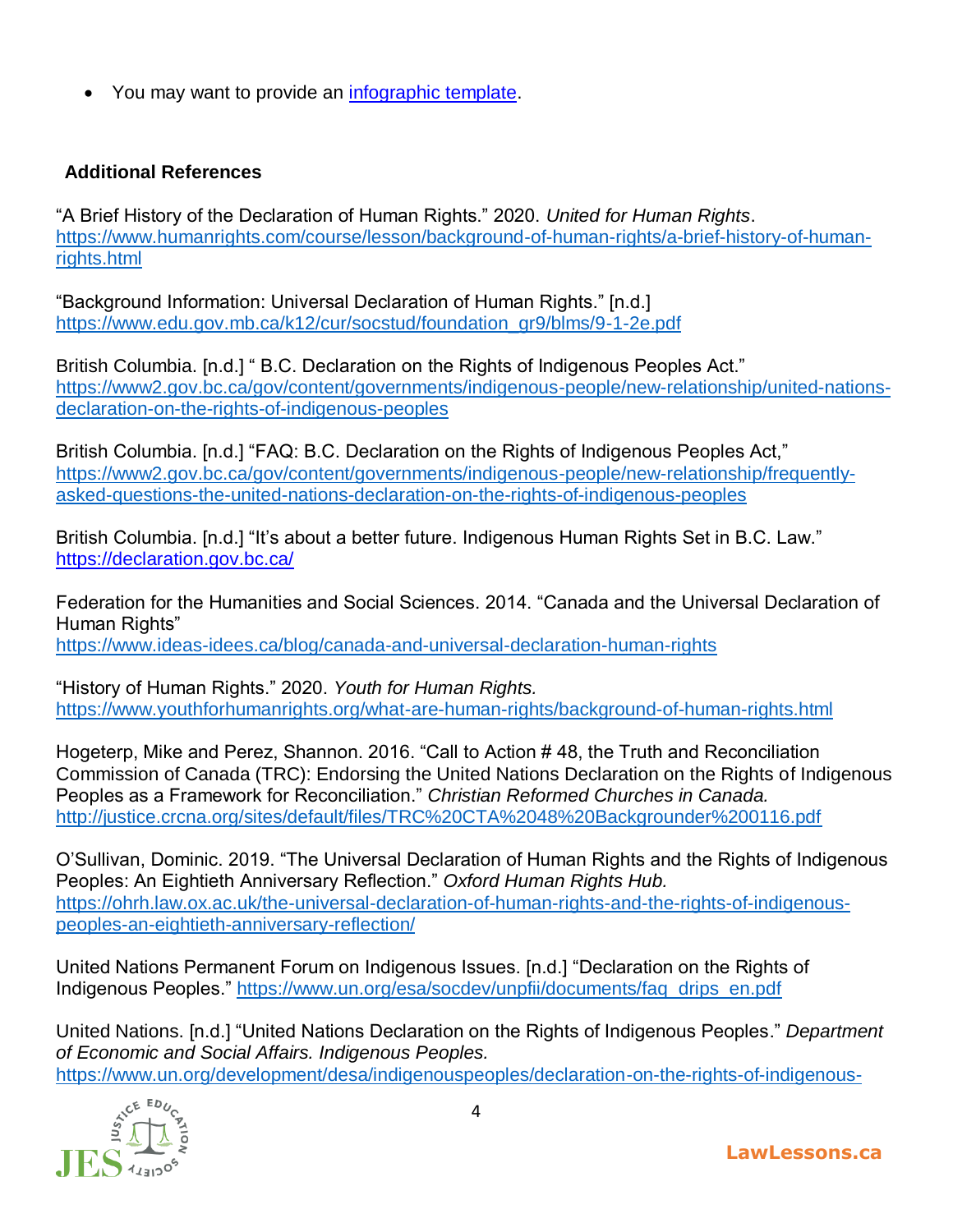#### [peoples.html](https://www.un.org/development/desa/indigenouspeoples/declaration-on-the-rights-of-indigenous-peoples.html)

United Nations. [n.d.] "United Nations Declaration on the Rights of Indigenous Peoples." Designed by the Graphic Design Unit, Department of Public Information, United Nations. [https://www.un.org/development/desa/indigenouspeoples/wp](https://www.un.org/development/desa/indigenouspeoples/wp-content/uploads/sites/19/2018/11/UNDRIP_E_web.pdf)[content/uploads/sites/19/2018/11/UNDRIP\\_E\\_web.pdf](https://www.un.org/development/desa/indigenouspeoples/wp-content/uploads/sites/19/2018/11/UNDRIP_E_web.pdf)

#### *News Articles:*

Platt, Bill. 2020. "Six provinces object, but Liberals still move ahead with UN declaration on Indigenous rights." *National Post.* [https://nationalpost.com/news/politics/bill-to-enshrine-un-declaration-on-the-rights-of-indigenous](https://nationalpost.com/news/politics/bill-to-enshrine-un-declaration-on-the-rights-of-indigenous-peoples-in-canadian-law)[peoples-in-canadian-law](https://nationalpost.com/news/politics/bill-to-enshrine-un-declaration-on-the-rights-of-indigenous-peoples-in-canadian-law)

Yuzda, Liza. 2019. ["B.C. first province to enshrine international standards for Indigenous rights.](https://www.citynews1130.com/2019/10/24/bc-legislature-un-rights-indigenous-peoples/)" *City News 1130.*  <https://www.citynews1130.com/2019/10/24/bc-legislature-un-rights-indigenous-peoples/>

#### **Materials and Resources**

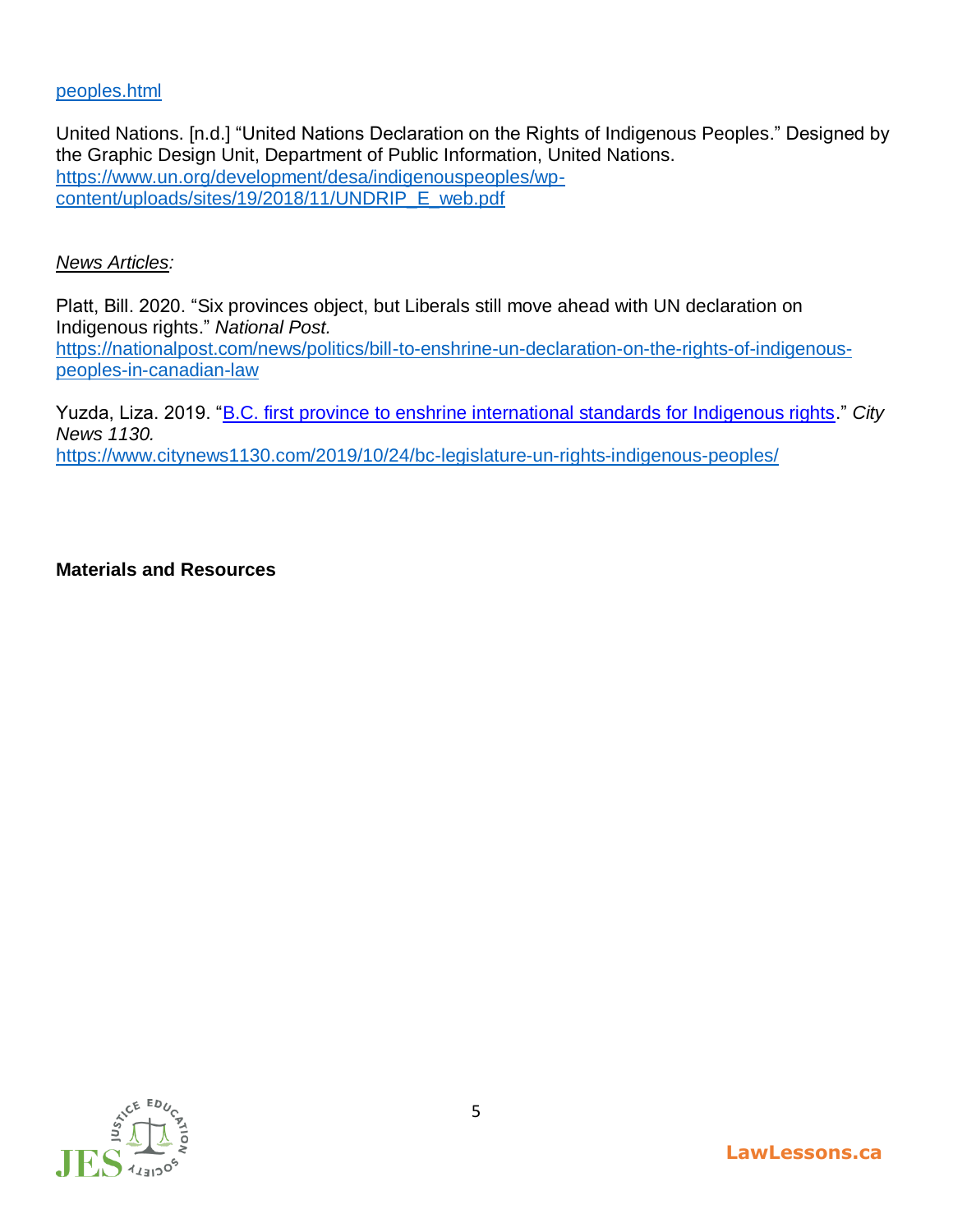| Article 2: The right to cultural identity<br>Indigenous peoples are equal to all other<br>peoples, but they also have the right to be<br>different, for example in the way they dress,<br>the food they eat and in the language they<br>speak.                                                                                                                                       | <b>Article 4: Protection from discrimination</b><br>The right to be free from discrimination<br>means that governments must ensure that<br>indigenous peoples and individuals are<br>treated the same way as other people,<br>regardless of sex, disability or religion.                                                                                                                                                                                                                                  |
|--------------------------------------------------------------------------------------------------------------------------------------------------------------------------------------------------------------------------------------------------------------------------------------------------------------------------------------------------------------------------------------|-----------------------------------------------------------------------------------------------------------------------------------------------------------------------------------------------------------------------------------------------------------------------------------------------------------------------------------------------------------------------------------------------------------------------------------------------------------------------------------------------------------|
| Article 7: Right to life, liberty and security<br>Every indigenous person is born with the right<br>to life, to live freely (liberty) and to be safe<br>and secure. Indigenous peoples as a group<br>have the right to live freely, be safe and<br>secure, and not exposed to violence.                                                                                              | Article 8: Assimilation or destruction of<br>culture<br>Indigenous peoples and individuals have the<br>right not to be assimilated - meaning, they<br>have the right not to be forced to take up<br>someone else's culture and way of life, and<br>for their culture not to be destroyed.                                                                                                                                                                                                                 |
| Article 9: Belonging to an indigenous<br>community or nation<br>Indigenous peoples and individuals have the<br>right to belong to indigenous communities or<br>nations. They may not be discriminated<br>against because of their belonging to (being a<br>member of) an indigenous community or<br>nation.                                                                          | Article 11: Right to culture<br>Indigenous peoples have the right to practice<br>and revive their culture and traditions.<br>Governments will work with indigenous<br>peoples to ensure indigenous property rights<br>to their cultures, knowledge, spiritual and<br>religious traditions are respected, and to<br>address cases where these have been used<br>without permission. free, prior and informed<br>consent.                                                                                   |
| Article 12: Right to spiritual and religious<br>traditions and customs<br>Indigenous peoples have the right to practice<br>their spiritual and religious traditions.<br>Governments will, with indigenous peoples,<br>ensure that indigenous peoples are free to<br>practice, protect and revive and keep alive<br>their cultures, spiritual, religious and<br>knowledge traditions. | Article 13: Right to know and use<br>language, histories and oral traditions<br>Indigenous peoples have the right to recover,<br>use and pass on to future generations their<br>histories and languages, oral traditions,<br>writing systems and literature and to use their<br>own names for communities, places and<br>people. Indigenous peoples also have the<br>right to be heard and understood in their own<br>languages in different settings as for example<br>in court, through an interpreter. |
| ED <sub>I</sub>                                                                                                                                                                                                                                                                                                                                                                      |                                                                                                                                                                                                                                                                                                                                                                                                                                                                                                           |



 $\mathbf{r}$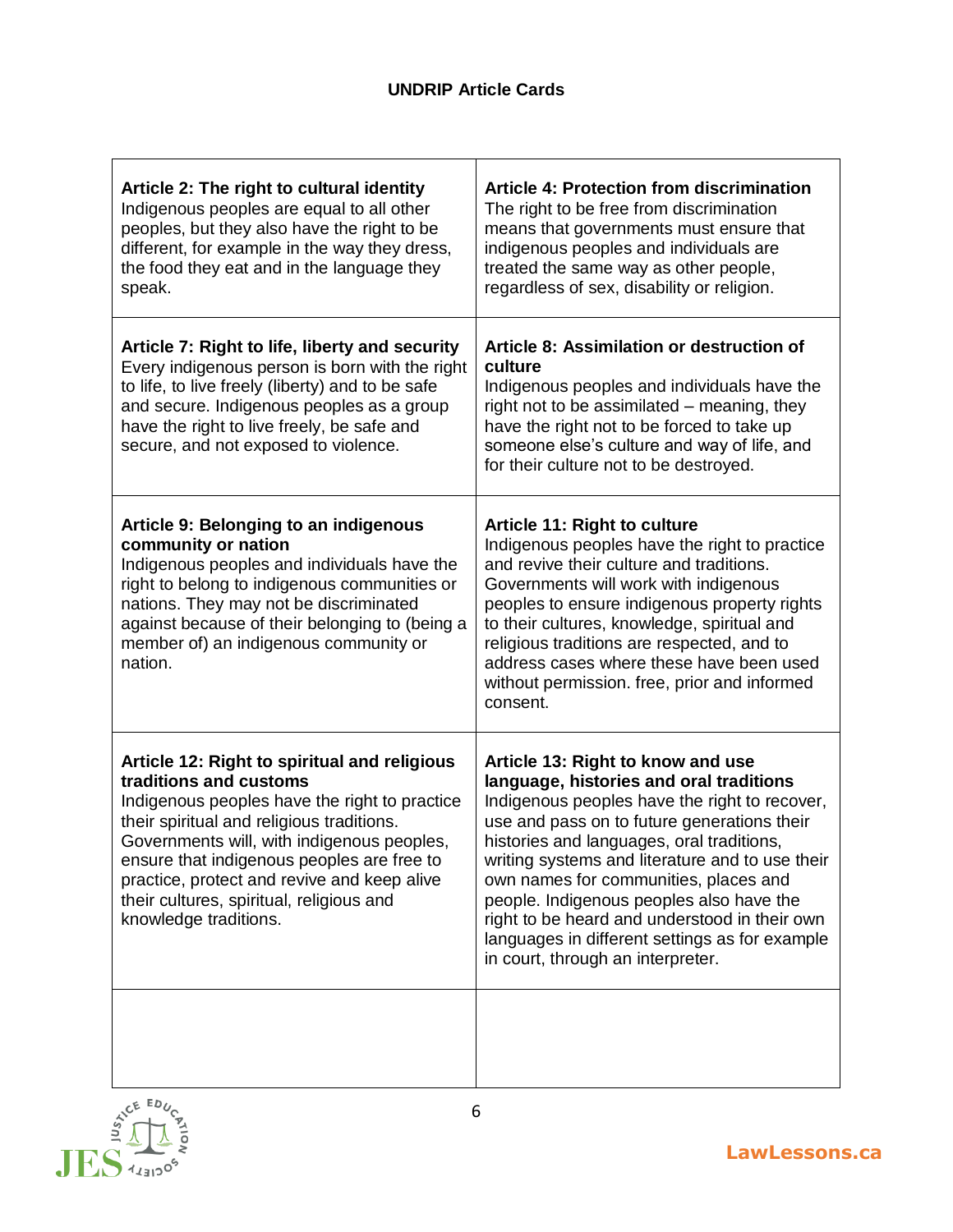| Article 14: Establishment of educational<br>systems and access to culturally sensitive<br>education<br>Indigenous peoples have the right to set up<br>and manage their own schools and education<br>systems. Indigenous individuals, particularly<br>children, have the same right as everyone<br>else to go to school and cannot be left out<br>because they are indigenous. | Article 15: Accurate reflection of<br>indigenous cultures in education<br>Indigenous peoples have the right to their<br>cultures and traditions being correctly<br>reflected in education and public information.<br>Governments will work with indigenous<br>peoples to educate non-indigenous peoples<br>in ways that respect indigenous peoples'<br>rights and promote a harmonious society. |
|-------------------------------------------------------------------------------------------------------------------------------------------------------------------------------------------------------------------------------------------------------------------------------------------------------------------------------------------------------------------------------|-------------------------------------------------------------------------------------------------------------------------------------------------------------------------------------------------------------------------------------------------------------------------------------------------------------------------------------------------------------------------------------------------|
| Article 16: Media<br>Indigenous peoples have the right to create<br>their own media (i.e. radio, TV, and<br>newspapers) in their own language and to<br>access non-indigenous media. Government-<br>owned media has a duty to reflect indigenous<br>cultural diversity. Governments will also<br>encourage privately owned media to reflect<br>indigenous cultural diversity. | Article 18: Participation in decision-<br>making<br>Indigenous peoples have the right to take<br>part in decision-making in all matters<br>affecting them. This includes the rights of<br>indigenous peoples to select who represents<br>them and to have indigenous decision-<br>making processes respected.                                                                                   |
| Article 25: Spiritual relationship with<br>traditional land and resources<br>Indigenous peoples have the right to their<br>special and important spiritual relationship<br>with their lands, waters and resources and to<br>pass these rights to future generations.                                                                                                          |                                                                                                                                                                                                                                                                                                                                                                                                 |

Articles taken from Facing History <https://www.facinghistory.org/resource-library/image/udhr-infographic>

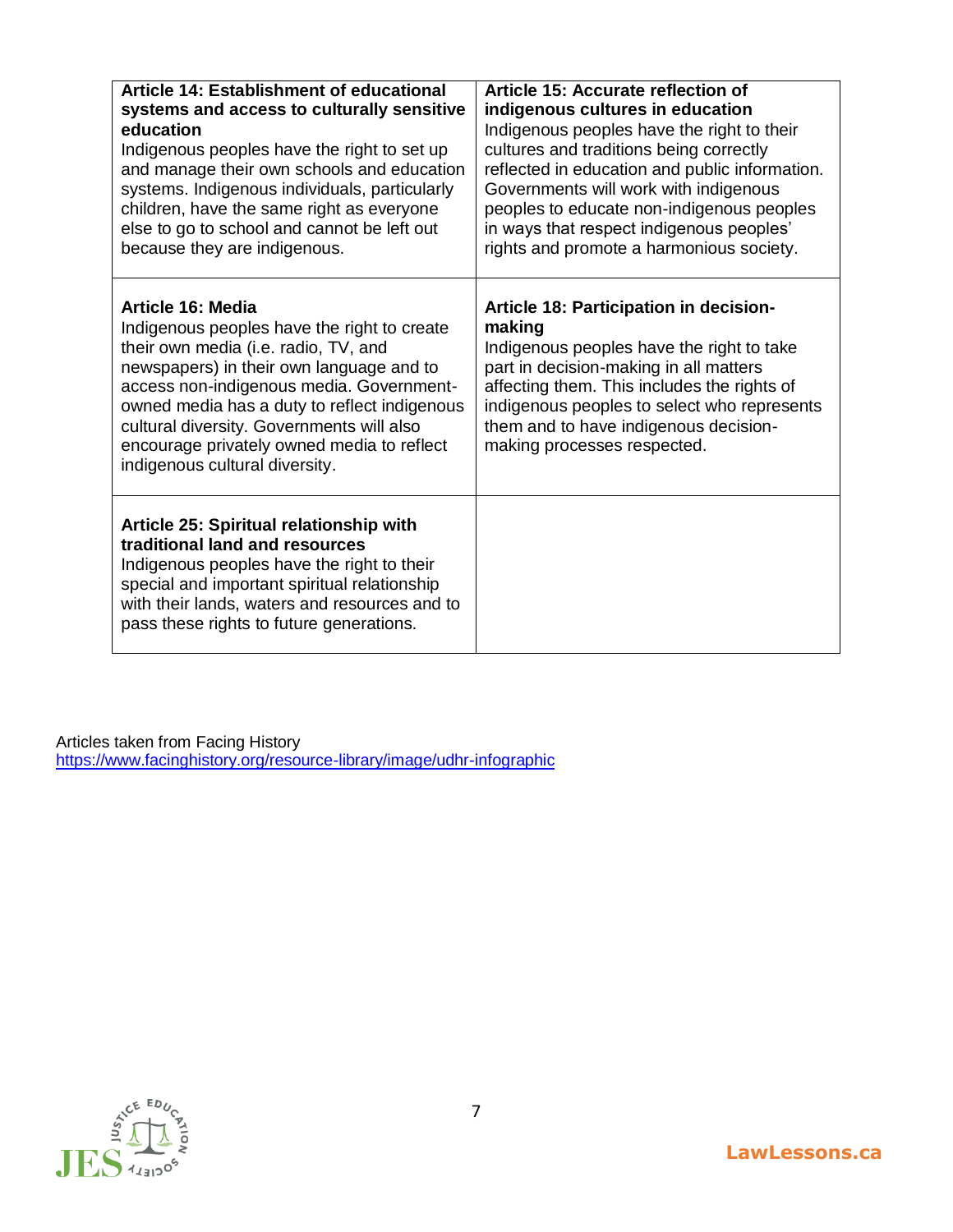"One of my favourite things about my culture is how we're taught that everything on the Earth is to be respected. It's an important part of the culture and covers everything. That includes respecting yourself. Respecting yourself is one of the most important things my culture has taught me. Also, the land, water, plants, air and animals are all very important to our culture and need to be respected. Without any of it, what would we be?" -Kateri, a Mohawk youth from a community in Quebec

Terra Nullius (TER-ah NOO-lee-us)

The idea of Terra Nullius, which in Latin means "land belonging to no-one", meant European countries could send out explorers and when they found land, they could claim it for their nation. These were often lands we were using.

Indian Act

In 1876 all the laws dealing with us were gathered together and put into the Indian Act. The Indian Act completely changed our lives. As long as our cultures were strong it was difficult for the government to take our lands so the government used the Indian Act to attack who we were as peoples. Hunting and fishing were now limited and our spiritual ceremonies like the potlatch, powwow and sundance were now against the law. This didn't change until the 1950's."

#### Residential Schools

From the mid-1800's until the 1990's, the federal government took First Nations, Inuit, and Metis children from our homes and communities and put them in boarding schools that were run by churches. The official partnership between the federal government and the churches ended in the 1970's but some churches continued to operate schools until the 1990's. We didn't have a choice about this. Sometimes the police arrived to take our children away. These schools were often very far from our homes and our kids had to stay at them all or most of the year. Mostly they were not allowed to speak our languages and were punished if they did. Often they weren't given enough food. The last Indian residential school closed in 1996.

We have language immersion programs and healing initiatives based on our traditional values. Our elders are passing on land-based skills to our youth and mothers and grandmothers are working to address violence in our nations by reinstating ceremonies that honour women. Our leaders are using courts to have our rights recognized and many of our nations are growing. We see treaties as living agreements that, if respected, will allow people from all backgrounds to share the land peacefully and respectfully. We are strong and resilient having survived centuries of efforts to make us disappear.